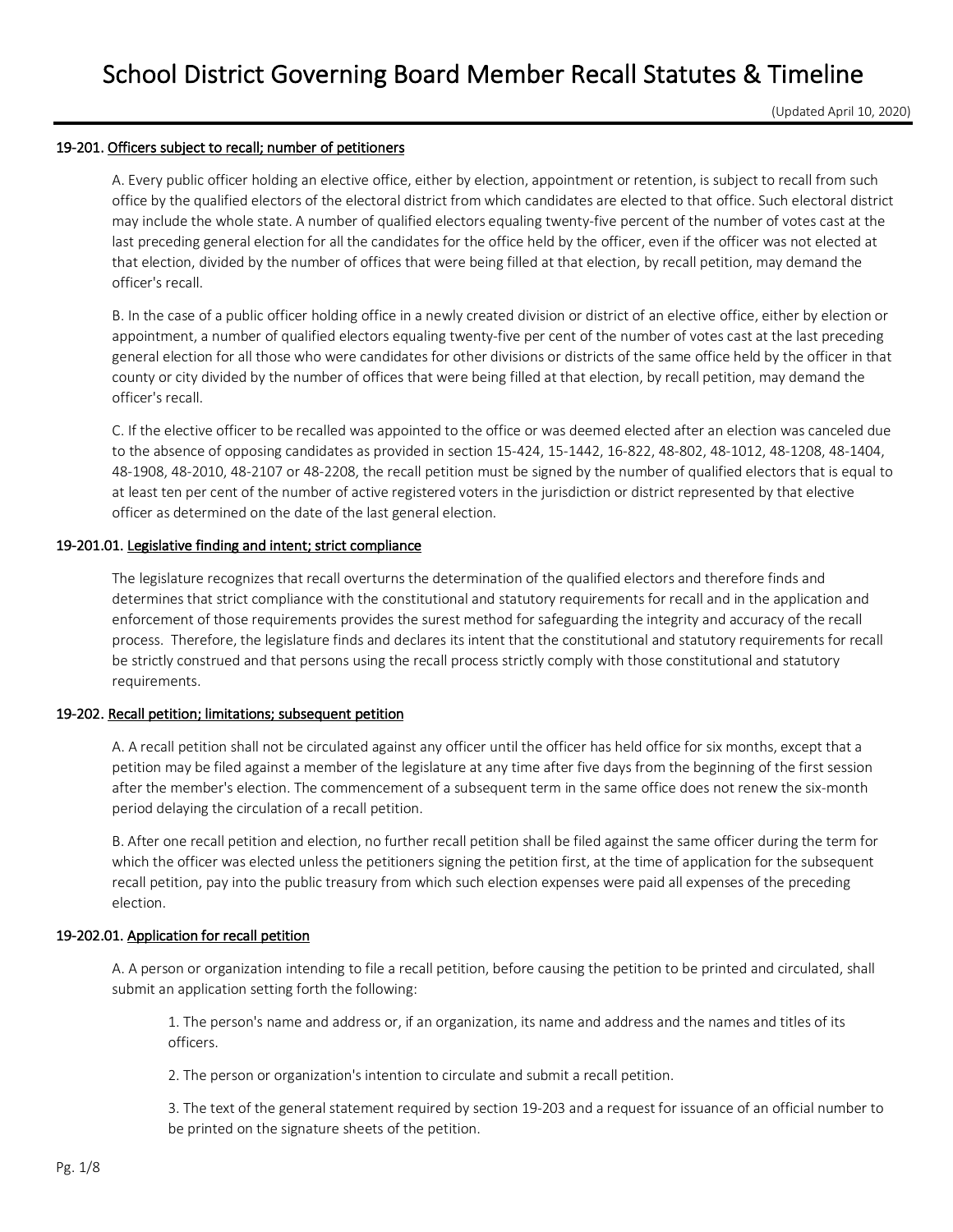B. The application and petition shall be submitted as a single document to the office of secretary of state if for recall of a state officer, including a member of the state legislature, or a member of Congress, and with the county officer in charge of elections if for a county or district officer or superior court judge, with the city or town clerk if for a city or town officer and with the county school superintendent if for a governing board member of a school district.

C. On receipt of the application and petition, the receiving officer shall assign a number to the petition that shall appear in the lower right-hand corner on each side of each signature sheet, and issue that number to the applicant. A record shall be maintained by the receiving officer of each application received, of the date of its receipt and of the number assigned and issued to the applicant.

D. When the application is received by the filing officer and marked by the filing officer with an official date and time of receipt, the time-and-date-marked application, including the general statement required by section 19-203, constitutes the official copy of the text of the recall and shall be used in all instances as the text of the recall. For any subsequent change in the text of the recall by the applicant, including any change in the general statement required by section 19-203, the applicant shall file a new application, shall receive a new official serial number and shall use as the text of the recall the timeand-date-marked text that accompanied the new application, and any signatures that are obtained on the prior recall petition are invalid for the new recall petition.

# 19-203. Recall petition; contents; submission for verification; nonacceptance

A. A recall petition shall contain a general statement of not more than two hundred words stating the grounds of the demand for the recall. The petition shall be submitted for verification of signatures to one of the following:

1. The office of the secretary of state if for a state officer, including a member of the legislature or a member of Congress.

2. The county officer in charge of elections if for a county or district officer or superior court judge.

3. The city or town clerk if for a city or town officer and with the county school superintendent if for a governing board member of a school district.

B. No recall petition is considered filed for purposes of this chapter until the verification process is complete and the petition is filed pursuant to section 19-208.03, subsection A, paragraph 1.

C. A recall petition shall not be accepted for verification if more than one hundred twenty days have passed since the date of submission of the application for recall petition, as prescribed by section 19-202.01.

D. The filing officer's time-and-date-marked copy of the application, including the general statement of the grounds for recall, constitutes the full and correct copy of the recall text and is the only valid copy for circulation for signatures. Signatures that are collected with any copy of the recall text that is not a facsimile of the time-and-date-marked copy with the complete text that is identical to the time-and-date-marked copy issued by the filing officer are invalid.

# 19-204. Form of petition

A. The caption and body of a recall petition shall be substantially as follows: Recall Petition

We, the qualified electors of the electoral district from which (name and title of office) was elected, demand his recall. The grounds of this demand for recall are as follows: (State in two hundred words or less the grounds of the demand)

B. Each petition sheet shall have printed on the top of each sheet the following: "It is unlawful to sign this petition before it has a serial number."

C. The following shall be printed on each petition sheet in capital letters in at least twelve point bold-faced type in the upper right-hand corner of the face of the petition sheet and below the statement prescribed in subsection B of this section: "NAME paid circulator" "NAME volunteer".

D. A circulator of a recall petition shall state whether he is a paid circulator or volunteer by checking the appropriate line on the petition form before circulating the petition for signatures.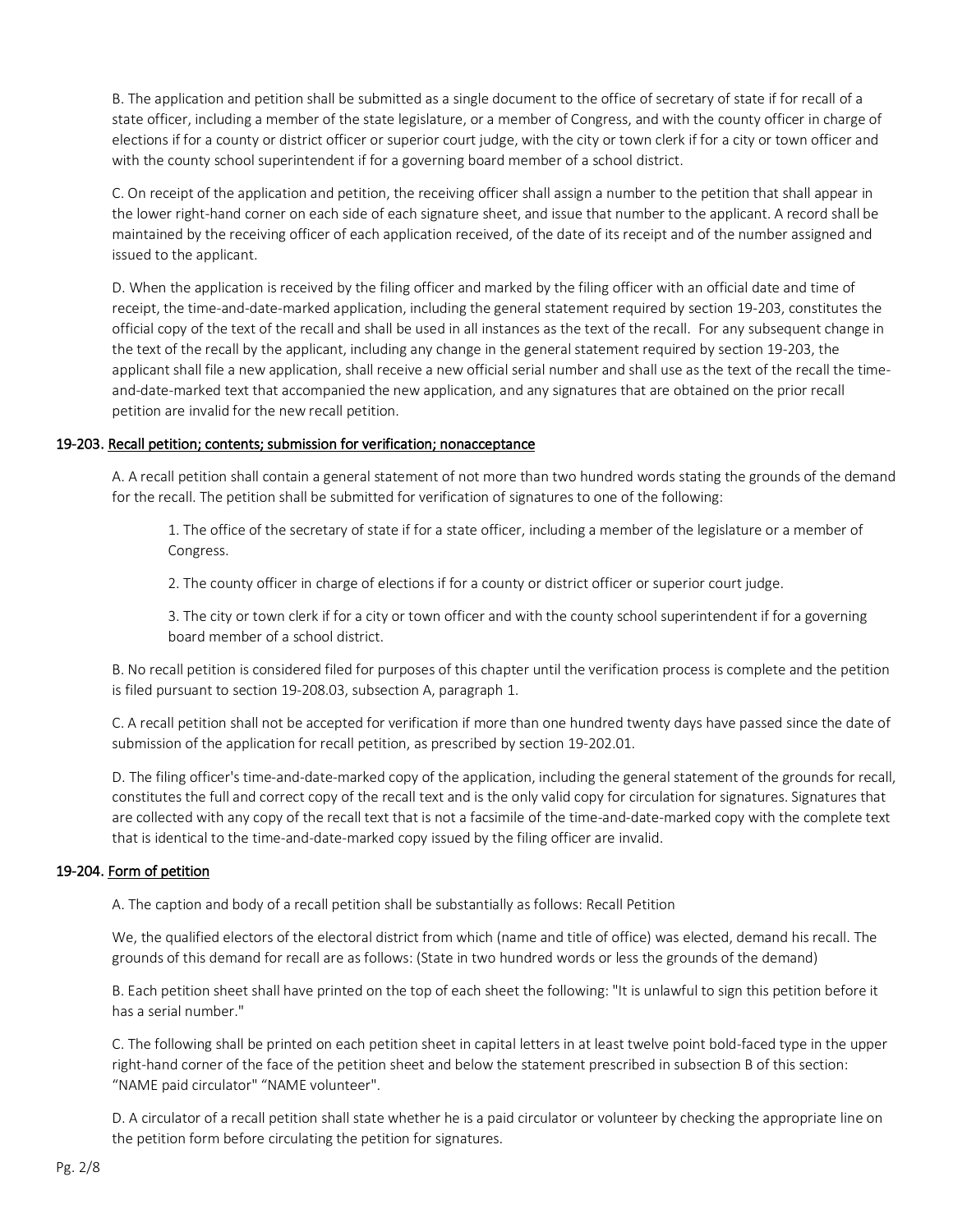E. The remaining portion of the petition shall be as prescribed for initiative and referendum.

## 19-205. Signatures and verification

A. Every qualified elector signing a petition for a recall election shall do so in the presence of the person who is circulating the petition and who is to execute the affidavit of verification on the reverse side of the signature sheet. At the time of signing, the qualified elector shall sign and print his first and last name and the elector so signing shall write, in the appropriate spaces following the signature, his residence address, giving street and number or, if the elector has no street address, a description of his residence location, and the date on which he signed the petition.

B. The person before whom the signatures were written on the signature sheet shall in an affidavit subscribed and sworn to by him before a notary public verify that each of the names on the sheet was signed in his presence on the date indicated, and that in his belief each signer was a qualified elector of the election district on the date indicated in which such recall election will be conducted. All signatures of petitioners on a signature sheet shall be those of qualified electors who are registered to vote in the same county. However, if signatures from more than one county appear on the same signature sheet, only the valid signatures from the same county which are most numerous on the signature sheet shall be counted. In the absence of a legible signature, the name as it is printed shall be the name used to determine the validity of the signature.

C. The affidavit shall be in the form prescribed for initiative and referendum. In addition it shall also require a statement by the circulator that the circulator believes that the circulator is qualified to register to vote and all signers thereof are qualified to vote in the recall election.

### 19-205.02. Prohibition on circulating of petitions by certain persons

No county recorder or justice of the peace and no person other than a person who is qualified to register to vote pursuant to section 16-101 may circulate a recall petition, and all signatures verified by any such unqualified person are void and shall not be counted in determining the legal sufficiency of the petition.

#### 19-205.03. Prohibition on signing petition for profit; classification

Any person who knowingly gives or receives money or any other thing of value for signing a recall petition, excluding payments made to a person for circulating such petition, is guilty of a class 1 misdemeanor.

### 19-206. Coercion or other unlawful acts; classification

A. A person who knowingly induces or compels any other person, either directly or indirectly or by menace or threat that he will or may be injured in his business, or discharged from employment, or that he will not be employed, to sign or subscribe, or to refrain from signing or subscribing, his name to a recall petition, or, after signing or subscribing his name, to have his name taken therefrom, is guilty of a class 1 misdemeanor.

B. A person knowingly signing any name other than his own to a petition, except in a circumstance where he signs for a person, in the presence of and at the specific request of such person, who is incapable of signing his own name, because of physical infirmity or knowingly signing his name more than once for the same recall issue, at one election, or who knowingly is not at the time of signing a qualified elector of this state is guilty of a class 1 misdemeanor.

### 19-207. Notice to officer; statement of defense

Upon filing the petition as prescribed by section 19-208.03, subsection A, paragraph 1, the officer with whom it is filed shall within forty-eight hours, excluding Saturdays, Sundays or other legal holidays, give written notice to the person against whom it is filed. The notice shall state that a recall petition has been filed, shall set forth the grounds thereof, and shall notify the person to whom it is addressed that the person has the right to prepare and have printed on the ballot a statement containing not more than two hundred words defending the person's official conduct. If the person fails to deliver the defensive statement to the officer giving notice within ten days thereafter, the right to have a statement printed on the ballot shall be considered waived.

#### 19-208. Resignation of person

If a person against whom a recall petition is filed desires to resign, the person may do so by filing a written tender thereof with the officer with whom the petition demanding the person's recall is filed within five days, excluding Saturdays, Sundays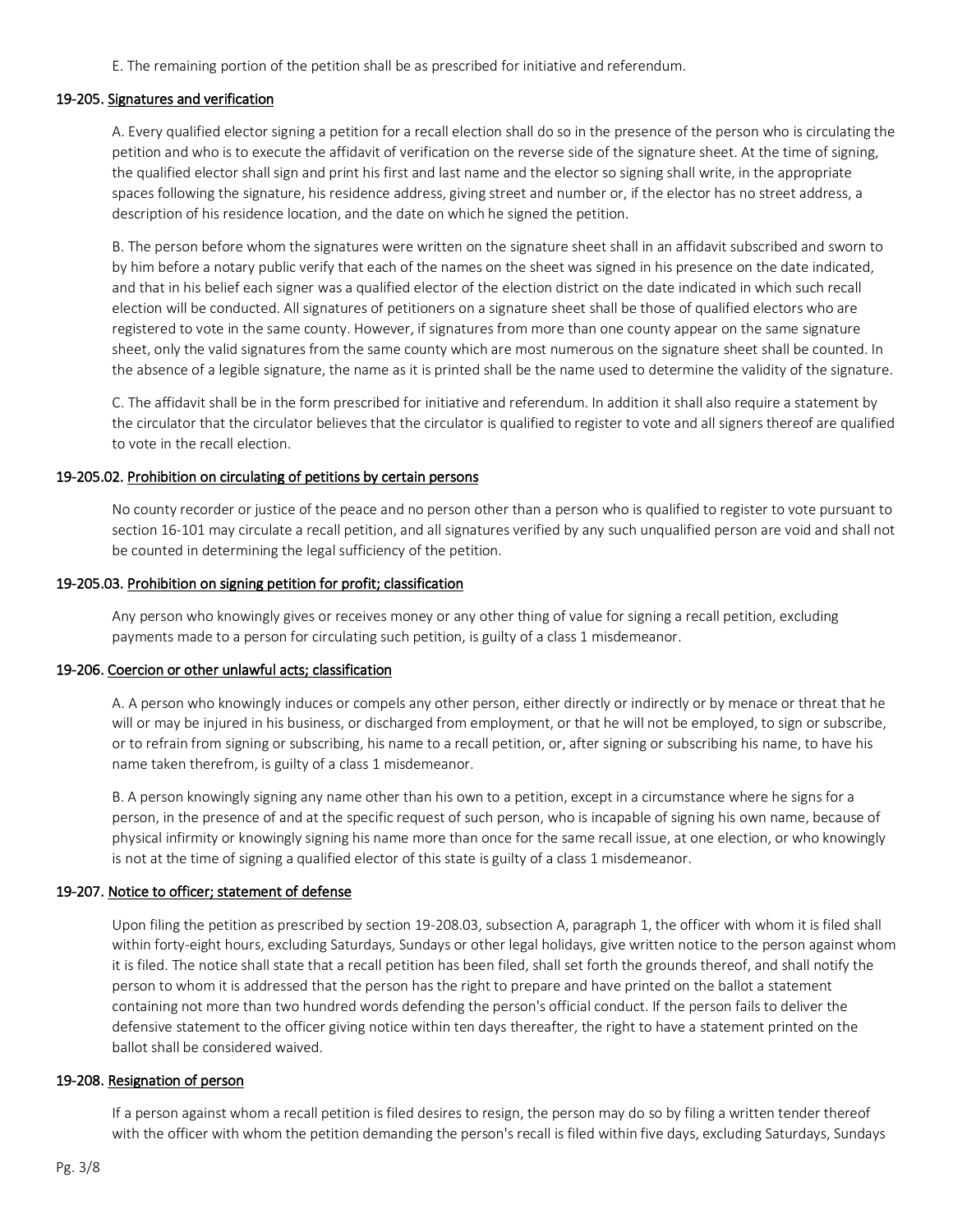and other legal holidays, after the filing of the petition as prescribed by section 19-208.03. In such event the person's resignation shall be accepted and the vacancy shall be filled as provided by law.

## 19-208.01. Certification of number of signatures

A. Within ten days after submission of a recall petition for verification of signatures pursuant to section 19-203, the receiving officer shall perform the steps prescribed in section 19-121.01, subsection A. If the total number of signatures eligible for verification equals or exceeds the minimum number required by the Arizona Constitution the receiving officer shall reproduce a facsimile of the front of each signature sheet on which any signature eligible for verification appears. The receiving officer shall transmit promptly to each county recorder facsimile sheets on which a signature of any individual claiming to be a qualified elector of that county appears. The receiving officer shall also certify the number of sheets and signatures on the sheets that are being transmitted and retain a record of such certification in his office. Such receiving officer shall obtain a dated, signed receipt from the county recorder for copies of the original signature sheets transmitted under this section.

B. If the number of signatures on the sheets submitted to the receiving officer does not equal the minimum number required by the constitution, he shall so notify the person or organization submitting them and shall return the sheets to the persons or organization.

# 19-208.02. Certification by county recorder

A. Within sixty days after receipt of the signature sheets from the receiving officer, the county recorder shall determine the number of signatures or affidavits of individuals whose names were transmitted that must be disqualified for any of the reasons set forth in section 19-121.02, subsection A, and the county recorder shall certify such number to the receiving officer in the form prescribed by the secretary of state.

B. At the time of such certification, the county recorder shall:

1. Return the original signature sheets to the receiving officer, obtaining a dated, signed receipt therefor.

2. Send notice of the results of certification by mail to the person or organization that submitted the recall petitions and to the secretary of state.

### 19-208.03. Disposition of petition; date of filing

A. Within five days, excluding Saturday, Sunday and legal holidays, after the county recorders have certified the number of qualified signatures to a petition, or sooner if a sufficient number of signatures have been certified to qualify for placement of the recall on the ballot, the receiving officer shall total the number of signatures certified, and:

1. If the number equals or exceeds the minimum number required by the Constitution, he shall forthwith officially file the petition, notify the governor and each county recorder affected, stating that no more signatures need be checked, and the recall shall be placed on the ballot in the manner provided by law.

2. If the number is insufficient to qualify for calling a recall election the receiving officer shall follow the procedure prescribed by section 19-208.01, subsection B.

B. The date of filing the petition as provided for in subsection A, paragraph 1, of this section is the date of filing referred to in sections 19-207, 19-208 and 19-209.

# 19-208.04. Judicial review of actions by county recorder

A. If the county recorder fails to comply with the provisions of section 19-208.02, any elector may apply, within ten calendar days after such refusal, to the superior court for a writ of mandamus to compel him to do so. If the court finds that the county recorder has not complied with the provisions of section 19-208.02, the court shall issue an order for the county recorder to comply.

B. If an elector wishes to challenge the number of signatures certified by the county recorder under the provisions of section 19-208.02, he shall, within ten calendar days after the receiving officer has notified the governor and the county recorders of the number of certified signatures received by him, commence an action in the superior court for a determination thereon.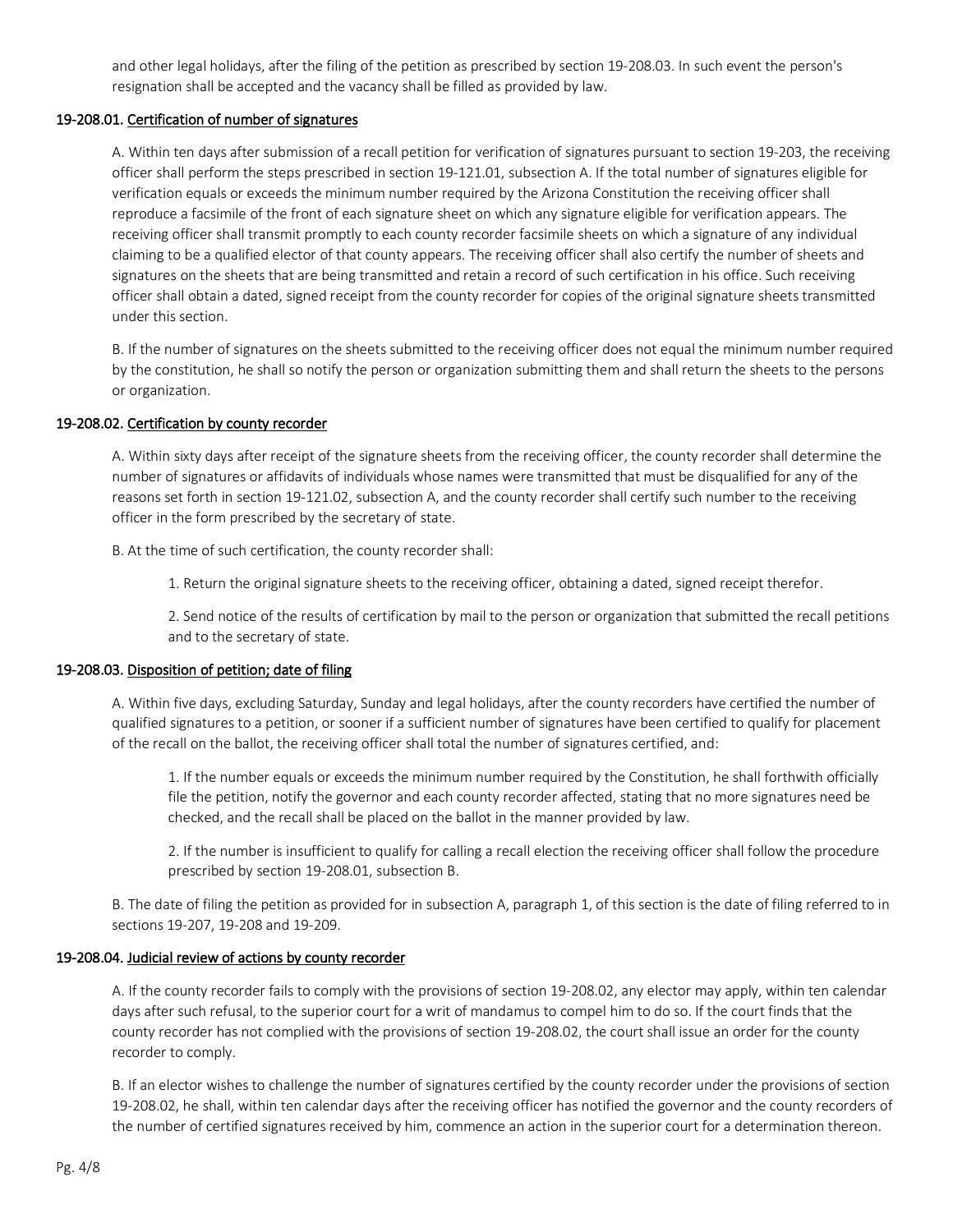The action shall be advanced on the calendar and heard and decided by the court as soon as possible. Either party may appeal to the supreme court within ten calendar days after judgment.

C. An action filed in the superior court under the provisions of this section against a county recorder shall be filed in the county of such county recorder, except that when any such action involves more than one county recorder such action shall be filed in Maricopa county.

## 19-208.05. Special fund for reimbursement of county recorders

A. Receiving officers shall establish a separate fund from which county recorders shall be reimbursed for actual expenses incurred by county recorders for performance of duties under section 19-208.02, but not to exceed the rate of fifty cents per signature.

B. A county recorder who claims to be entitled to reimbursement under the provisions of this section shall submit a claim to the receiving officer.

C. The special fund established pursuant to this section shall be exempt from the provisions of section 35-190, relating to lapsing of appropriations.

## 19-209. Order for special recall election

A. If the officer against whom a petition is filed does not resign within five days, excluding Saturdays, Sundays and other legal holidays, after the filing as determined pursuant to section 19-208.03, the order calling a special recall election shall be issued within fifteen days and shall be ordered to be held on the next following consolidated election date pursuant to section 16-204 that is ninety days or more after the order calling the election.

B. A recall election shall be called:

1. If for a state office, including a member of the legislature, by the governor.

2. If for a county officer, or judge or other officer of the superior court in a county, by the board of supervisors of that county.

3. If for a city or town officer, by the legislative body of the city or town.

4. If for a member of a school district governing board, by the county school superintendent of the county in which the school district is located.

C. If a recall petition is against an officer who is directed by this section to call the election it shall be called:

1. If for a state office, by the secretary of state.

2. If for a county office, by the clerk of the superior court.

3. If for a city or town office, by the city or town clerk.

# 19-210. Reimbursement for county expenses in conducting special recall election

The political subdivision or district in which a public officer subject to recall serves shall reimburse the county for all expenses incurred in conducting the special recall election.

## 19-212. Nomination petition; form; filing

A. Unless the officer otherwise requests in writing, the name of the officer against whom a recall petition is filed shall be placed as a candidate on the official ballot without nomination. Other candidates for the office may be nominated to be voted upon at the election and shall be placed upon the official recall ballot after filing a nomination petition that is signed by a number of qualified electors that is equal to at least two per cent of the total votes cast for all candidates for that office at the last election for that office. Nomination petition signers shall be qualified electors of the electoral district of the officer against whom the recall petition is filed.

B. If the officer against whom a recall petition is filed was appointed to the office or was deemed elected after an election was canceled due to the absence of opposing candidates as provided in section 15-424, 48-802, 48-1012, 48-1208, 48-1404,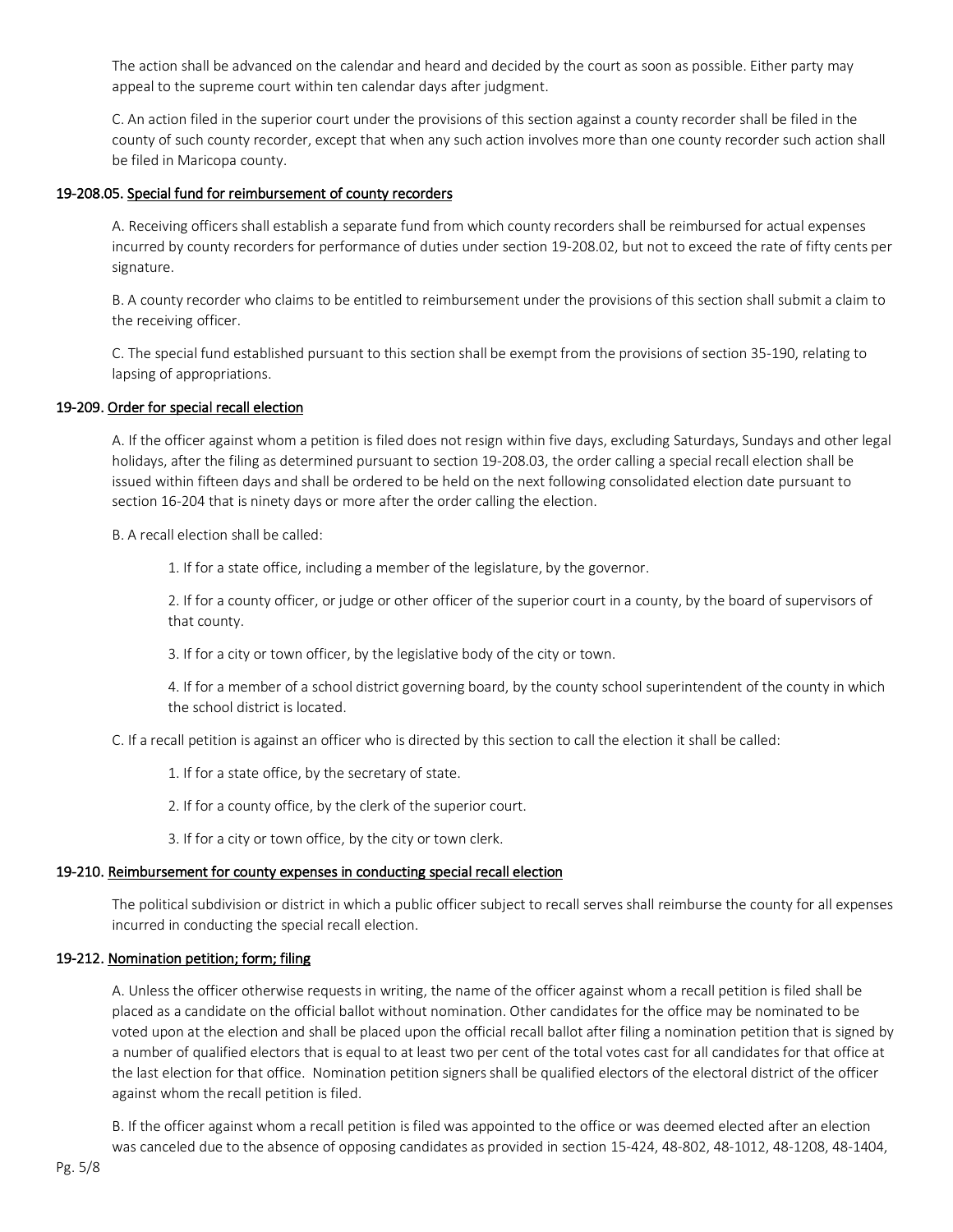48-1908, 48-2010, 48-2107 or 48-2208, other candidates for the office to be voted on in the recall election shall be placed on the official recall ballot after filing a nomination petition that is signed by the number of qualified electors that is equal to at least one-half of one per cent of the number of active registered voters in the jurisdiction or district represented by that elective officer as determined on the date of the last general election with no less than five signatures. Nomination petition signers shall be qualified electors of the electoral district of the officer against whom the recall petition is filed.

C. The title and body of the nomination petition shall be substantially in the following form:

## Nomination Petition--Recall Election

We, the undersigned electors, qualified to vote in the recall election mentioned herein, residents of the precinct indicated by the residence addresses given, and residents of the county of COUNTY NAME, state of Arizona, hereby nominate NAME, who resides at ADDRESS, in the county of COUNTY NAME to be a candidate in the recall election for the office of OFFICE NAME to be held on DATE, and we further declare that we have not signed and will not sign any nomination paper for any other person for such office.

The remainder of the petition shall be substantially in the form prescribed in section 16-315.

D. If recall petitions have been filed against more than one member of a multimember public body whose members serve at large, the nomination petition and paper of the other candidates shall state which member they oppose.

E. To each nomination petition shall be appended a certificate by a person who is qualified to register to vote pursuant to section 16-101 stating that to the best of his knowledge and belief all the signers of the nomination petition are qualified electors of the precinct which they give as their residence.

F. Such nomination petition shall be filed not more than ninety days nor less than sixty days prior to the date of the recall election.

## 19-213. Form and contents of ballot

On the ballots for the election shall be printed the reasons as set forth in the petition for demanding the officer's recall, and, in not more than two hundred words, the officer's justification of his conduct in office. There shall be no party designation upon the recall ballot. The form of the ballot shall conform as nearly as practicable to the ballot prescribed for general elections.

# 19-214. Recall election board; consolidation of precincts

A. A recall election board shall consist of one inspector and two judges who, together with two clerks, shall be appointed for each precinct if for a state or county election and shall be paid in the same manner as election boards.

B. If for a city or town election, the recall election board shall be appointed by the clerk of the city or town and shall be paid in the same manner as city or town election boards.

C. If for a trustee of a school district, the recall election board shall be appointed by the county school superintendent, and shall be paid from school district funds in the same manner as election boards for state or county elections.

D. Two or more precincts may be consolidated for purposes of voting if determined practicable and reasonable by the appointing authority.

# 19-215. General election laws applicable

The powers and duties conferred or imposed by law upon boards of election, registration officers, canvassing boards and other public officials who conduct general elections, are conferred and imposed upon similar officers conducting recall elections under the provisions of this article together with the penalties prescribed for the breach thereof.

# 19-216. Election results

A. The candidate receiving the largest number of votes shall be declared elected for the remainder of the term and shall begin serving the remainder of the term on his qualification for the office and on completion of the canvass. Unless the incumbent receives the largest number of votes he shall be deemed removed from office upon qualification of his successor.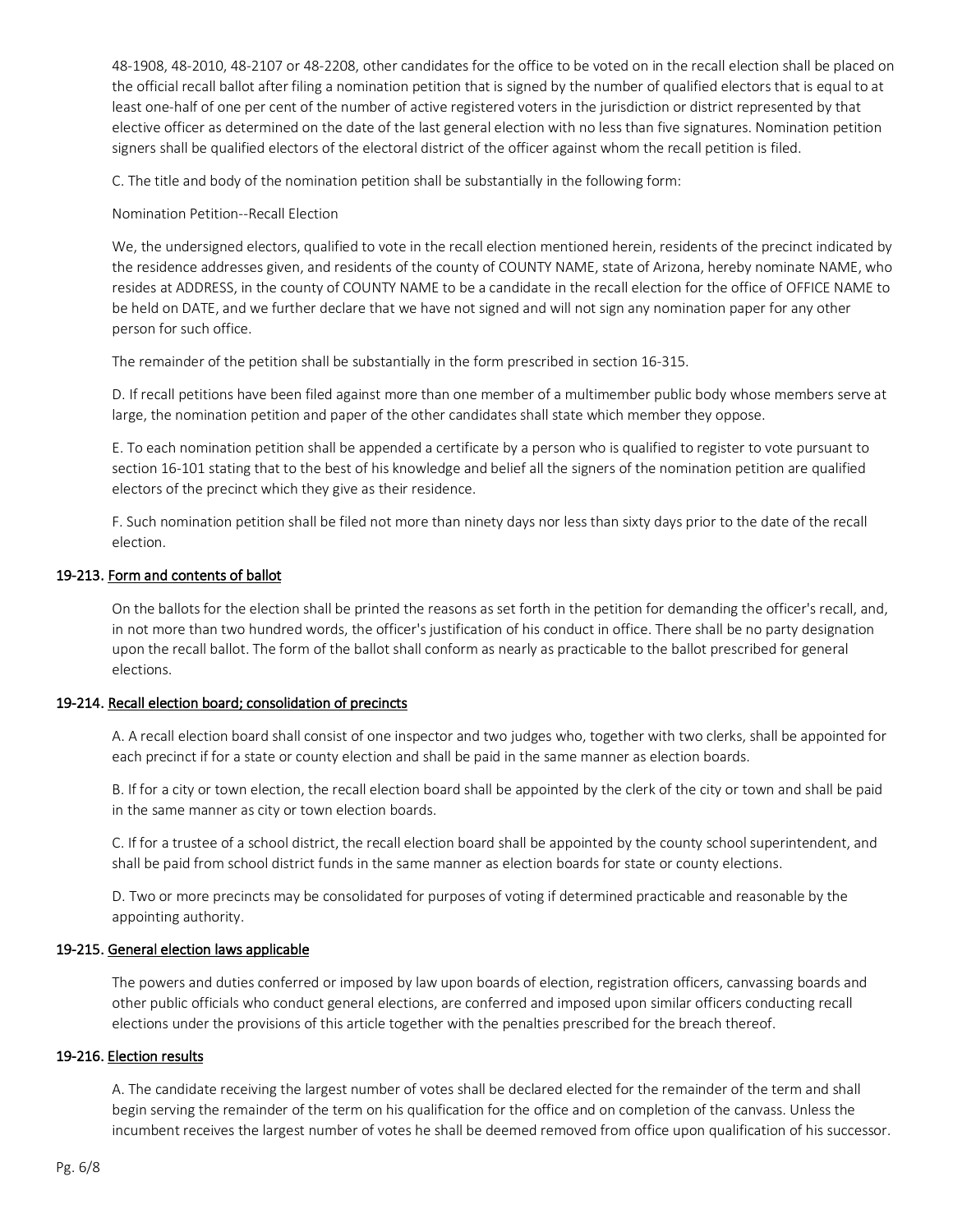If the incumbent's successor does not qualify within five days after the results of the election have been declared, the office shall be vacant, and may be filled as provided by law.

B. The incumbent shall continue to perform the duties of his office until the completion of the canvass of the election returns.

# 19-217. Recall petition; changes; applicability

Notwithstanding any other law, any change in the law or procedure adopted by a governing body with respect to circulation or filing of recall petitions after a recall petition application is submitted pursuant to section 19-202.01 for a state officer, a member of Congress, a county or district officer, a superior court judge, a city or town officer or a member of a school district governing board does not apply to the recall petition.